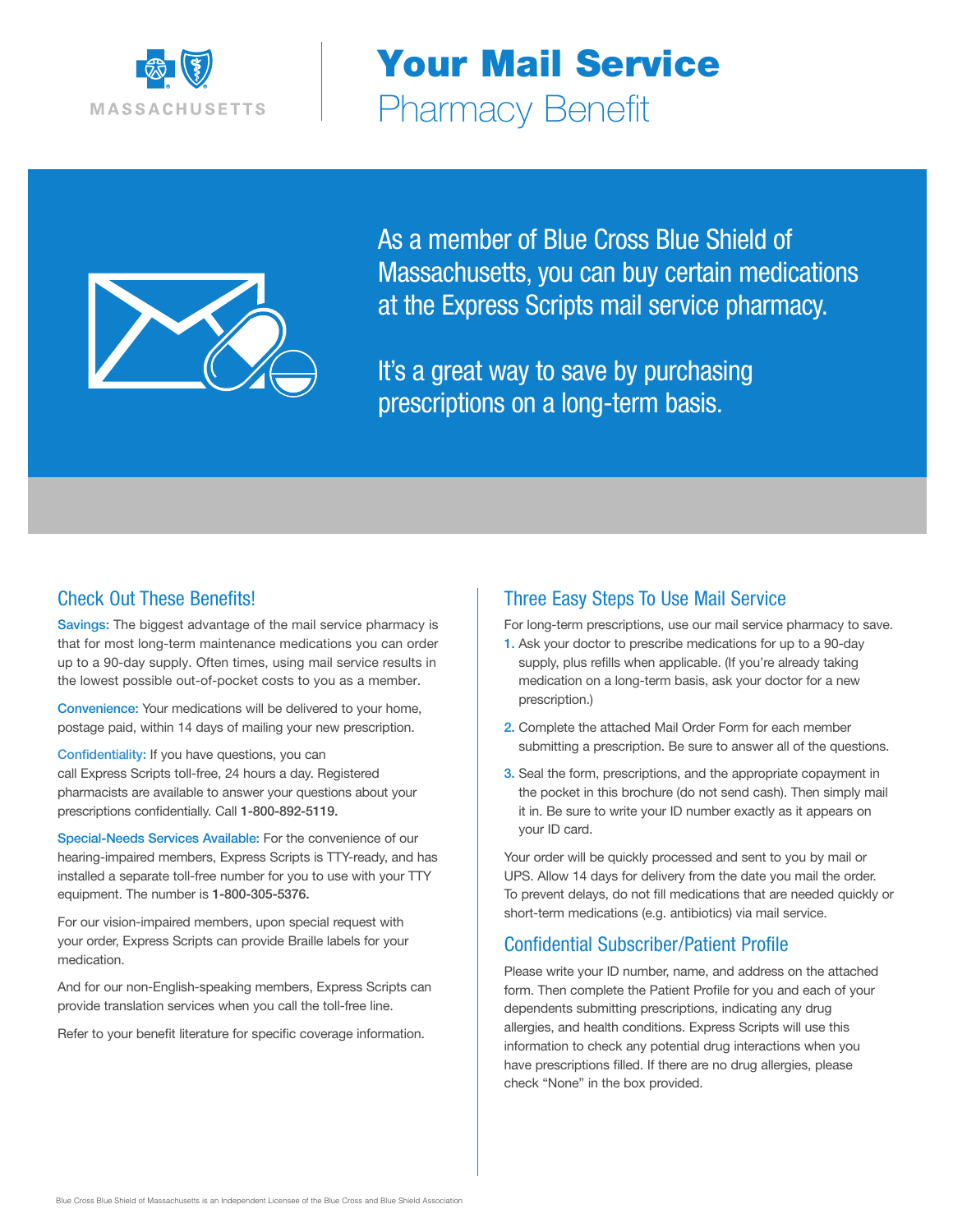# **Instructions**

#### New Prescriptions:

- Have your doctor/provider write the prescription for up to a 90-day supply
- To prevent any delays, make sure that an approved formulary exception (if applicable) for any medications that are non-covered or require prior authorization is on file before you place your order
- Complete all information requested on the attached Mail Order Form
- Select your preference for Safety Caps in the appropriate box
- Ensure that the patient's full name, age, ID number, and address appear on each prescription
- Find out the appropriate copayment necessary for the medication prescribed
- Place prescriptions and copayments in return envelope and mail

#### Refills:

- Call 1-800-892-5119 or visit www.express-scripts.com to refill your order, or
- Place refill slips and copayments in the return envelope and mail it

Make all checks or money orders payable to "Express Scripts". Do not send cash. If paying by credit card, complete the information under "Credit Card Information."

# What Do I Do in Emergency Situations?

When you need medication immediately, simply have your prescription filled at a local pharmacy. If you need medication immediately, but will be taking it on an ongoing basis, you can ask your doctor to write two prescriptions:

- You can fill the first prescription at a local participating pharmacy;
- Send the second prescription (up to a 90-day supply), along with your copayment, to Express Scripts immediately.

# About Your Prescription

Blue Cross Blue Shield of Massachusetts maintains a list of covered prescription drugs. If you have any questions about whether or not your medications are covered, or subject to Quality Care Dosing, Step Therapy, or Prior Authorization, please visit www.bluecrossma.com/pharmacy or call Blue Cross Blue Shield of Massachusetts Member Service at the number on the front of your ID card.

# Mail Service Questions

Call Express Scripts customer service 24 hours a day, 7 days a week. Pharmacy consultation is also available around-the-clock. Toll-free number: 1-800-892-5119 (TTY: 1-800-305-5376)

# Answers to Your Questions

### How Do I Determine What Copayment Amount? I Should Include With My Order?

Check your benefit literature, and if you still have specific questions, call the Blue Cross Blue Shield of Massachusetts Member Service phone number listed on the front of your ID card.

### Why Did My Order Contain Generic Drugs? When My Prescription Requested a Brand-Name Version?

When authorized by your doctor and permitted by applicable law, Express Scripts will dispense a generic drug. This usually saves you money, so whenever possible, ask your doctor to prescribe generic drugs.

#### Why Isn't My Drug Available Through the ESI Mail Service?

Certain medications that require immediate administration or are used for short periods of time are inappropriate for mail service. In addition, for certain medications classified as specialty drugs, Blue Cross Blue Shield of Massachusetts has established a relationship with a preferred specialty pharmacy. They offer additional services that are not offered by our mail service pharmacy.

#### How Do I Order Refills?

Simply call the toll-free number, 1-800-892-5119, and order your refills over the phone. You can also visit the Express Scripts website to refill your order (www.express-scripts.com). Once you have ordered through mail service, you will receive a refill slip with your prescription.

Enclose the slip and the appropriate copayment amount in the order envelope (which is provided).

#### Please Note:

Certain controlled substances and several other prescribed medications may be subject to other dispensing limitations and to the professional judgment of the pharmacist. If you have any questions regarding your medication, please call Express Scripts customer service at 1-800-892-5119.

It's the patient's responsibility to report to Express Scripts any changes in drug allergies, health conditions, chronic diseases, and drug sensitivities.

Prescription information about members and dependents is used by Express Scripts to administer your prescription program. As part of the administration, Express Scripts reports that information to Blue Cross Blue Shield of Massachusetts. Express Scripts also uses the information and prescription data gathered from claims submitted nationwide for reporting and analysis, without identifying individual patients in accordance with applicable laws.





Express Scripts, an independent company, administers your prescription benefit and its services are being provided on behalf of<br>Blue Cross Blue Shield of Massachusetts. ® Registered Marks of the Blue Cross and Blue Shield

© 2015 Blue Cross and Blue Shield of Massachusetts, and Blue Cross and Blue Shield of Massachusetts HMO Blue, Inc. 147610M 32-7040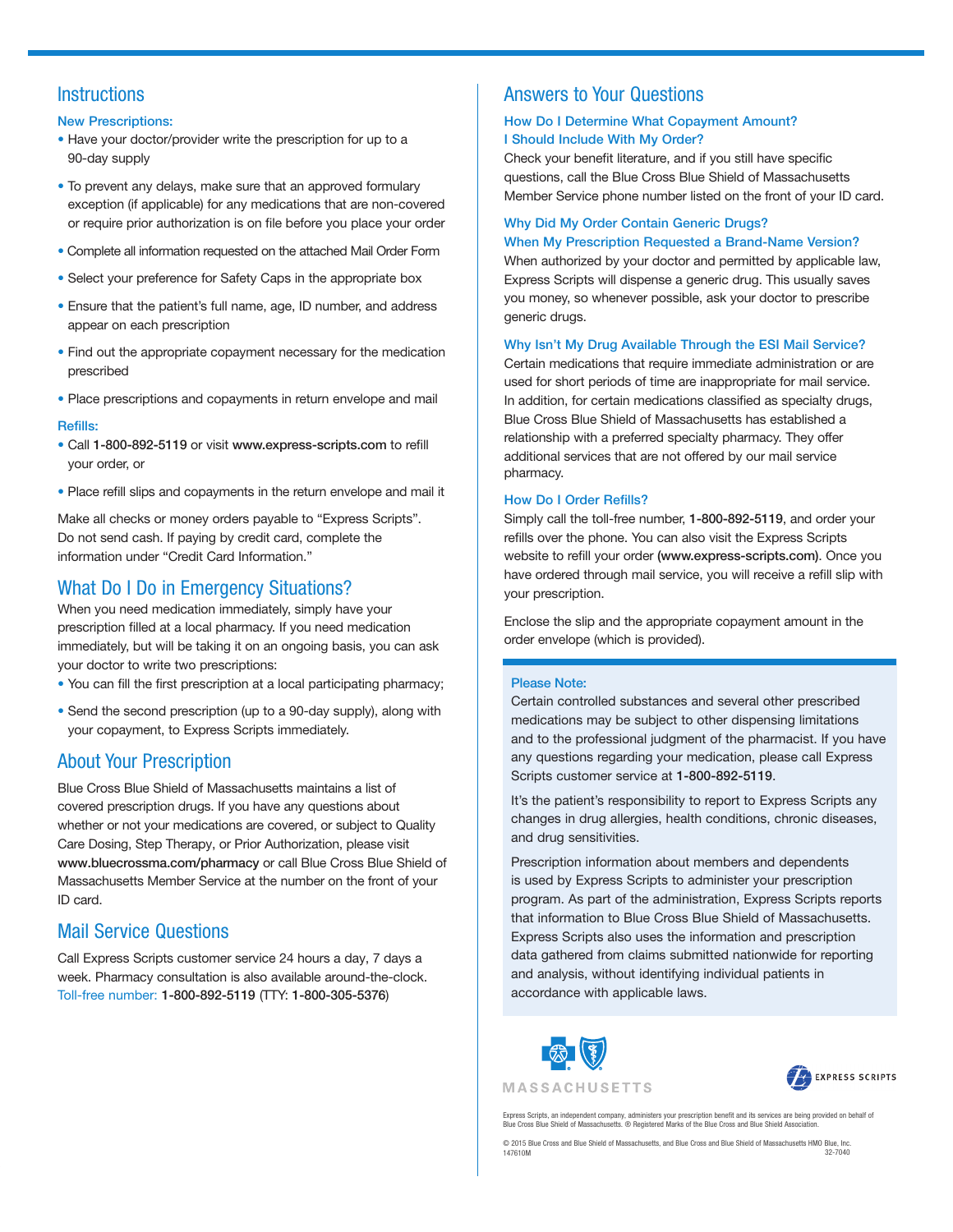

Pref

I et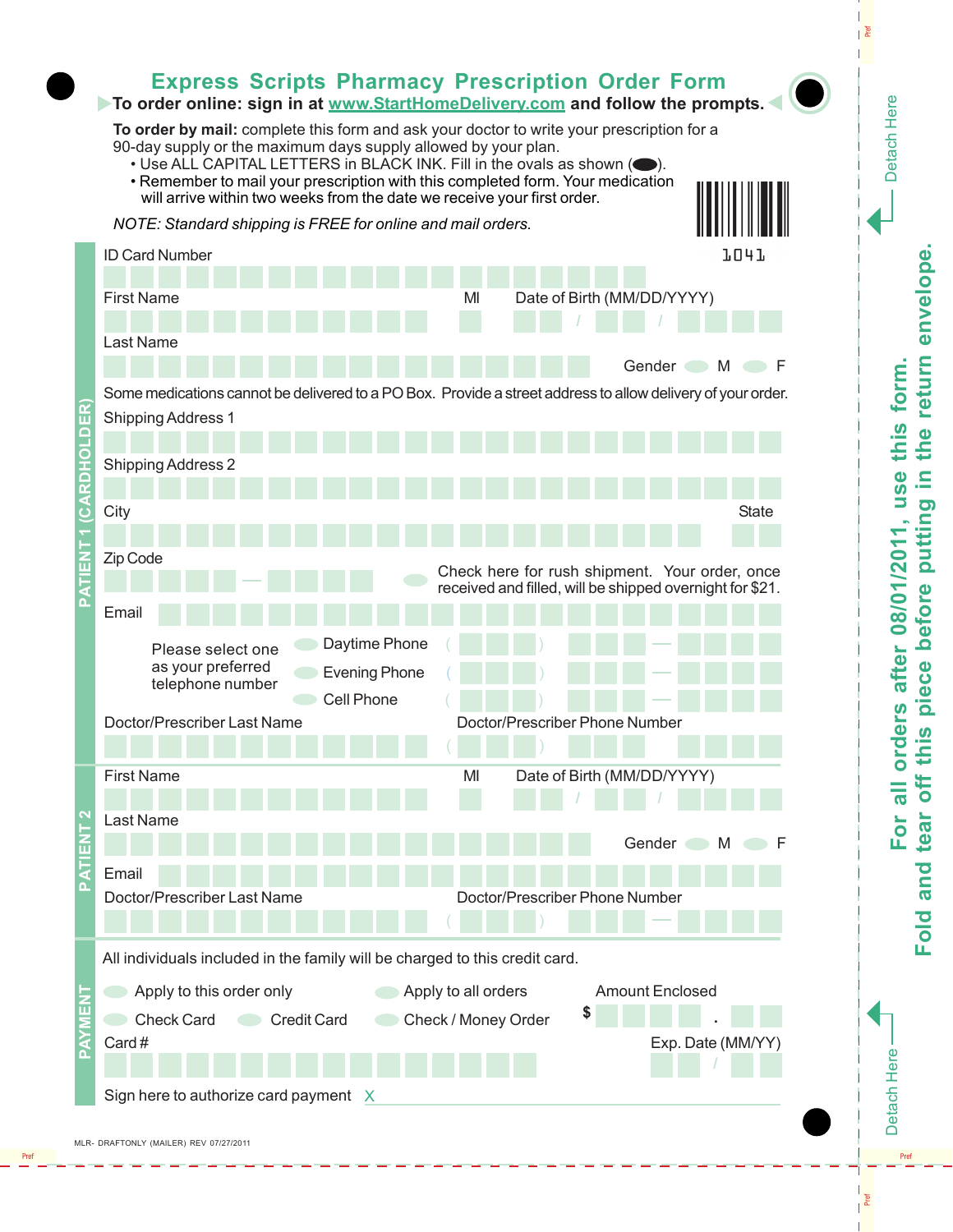| <b>Patient 1 (Cardholder)</b>                                                              | 1042                                                                                                                                                                                                                                                                                                                                                                                | <b>Patient 2</b><br>Name:<br>I want non-child resistant caps.<br>when available.<br>Date of Birth (MM/DD/YYYY) |  |  |
|--------------------------------------------------------------------------------------------|-------------------------------------------------------------------------------------------------------------------------------------------------------------------------------------------------------------------------------------------------------------------------------------------------------------------------------------------------------------------------------------|----------------------------------------------------------------------------------------------------------------|--|--|
| Name:<br>I want non-child resistant caps.<br>when available.<br>Date of Birth (MM/DD/YYYY) | Date of Birth is required for<br>patient identification.<br>Failure to provide complete and<br>accurate information may prevent<br>the pharmacy from detecting drug<br>related problems.                                                                                                                                                                                            |                                                                                                                |  |  |
| <b>List other Allergies here:</b><br>GIES<br>GALLER<br>◠                                   | <b>No Known Allergies</b><br>Acetaminophen/Tylenol®<br><b>Amoxicillin</b><br>Aspirin<br>Cephalosporin (i.e., Keflex®, Cephalexin)<br>Codeine<br>Erythromycin, Biaxin®, Zithromax®<br>NSAIDs (i.e., Ibuprofen, Naproxen)<br>Oxycodone (i.e., OxyContin®, Percocet®)<br><b>Penicillin</b><br>Sulfa<br>Tetracycline (i.e., Doxycycline, Minocycline)                                   | List other Allergies here:                                                                                     |  |  |
| <b>List other Health</b><br><b>Conditions here:</b><br>ó<br>E<br>ă                         | <b>No Known Health Conditions</b><br>Arthritis (715.9)<br>Asthma (493.9)<br>Chronic Bronchitis or Emphysema (496)<br>Depression (311)<br>Diabetes Type I (250.01)<br>Diabetes Type II (250.00)<br>Epilepsy/Seizures (345.9)<br>GERD (530.81)<br>Glaucoma (365.9)<br>High Cholesterol (272.9)<br>Hormone Replacement Therapy (627.9)<br>Hypertension (401.9)<br>Thyroid: Low (244.9) | <b>List other Health</b><br><b>Conditions here:</b>                                                            |  |  |
| List other OTC that you take<br>on a regular basis:<br>Б                                   | <b>No Over-the-Counter Medications</b><br>Acetaminophen/Tylenol®<br>Advil <sup>®</sup> /Aleve <sup>®</sup> /Motrin <sup>®</sup><br>Aspirin/Excedrin <sup>®</sup>                                                                                                                                                                                                                    | List other OTC that you take<br>on a regular basis:                                                            |  |  |
| <b>List Medical Devices here:</b><br>ပ္ပ                                                   | <b>No Medical Devices</b><br>Medical Devices (i.e., Glucose Testing<br>Device, Insulin Pump, Nebulizer) and<br>specify brand name and model.                                                                                                                                                                                                                                        | <b>List Medical Devices here:</b>                                                                              |  |  |
| $\mathbf{K}$<br><b>List other Prescription</b><br><b>Medications here:</b><br><b>TH</b>    | <b>No Other Prescriptions</b><br>Prescription Medications not filled<br>through Express Scripts Pharmacy.                                                                                                                                                                                                                                                                           | $\qquad \qquad \blacksquare$<br><b>List other Prescription</b><br><b>Medications here:</b>                     |  |  |

**TITLE IN THE TELL** 

FDA approved generic medications will be dispensed when allowed by your doctor, subject to the terms outlined in your plan. I certify that all the information on this form is correct. I permit Express Scripts Inc. to release all information on this form concerning prescription orders to my plan sponsor, administrator or health plan for the purpose of payment, treatment or health care operations.

Signature Required X

More than two family members on your plan? On a separate sheet of paper, write the family member(s) name, date of birth, allergies and health conditions along with the name and phone number of their doctor/prescriber.

Please Note: Your order may be filled at any one of our Express Scripts Pharmacies located nationwide.

MLR- DRAFTONLY (MAILER) REV 07/27/2011

Ţ Pref

Pref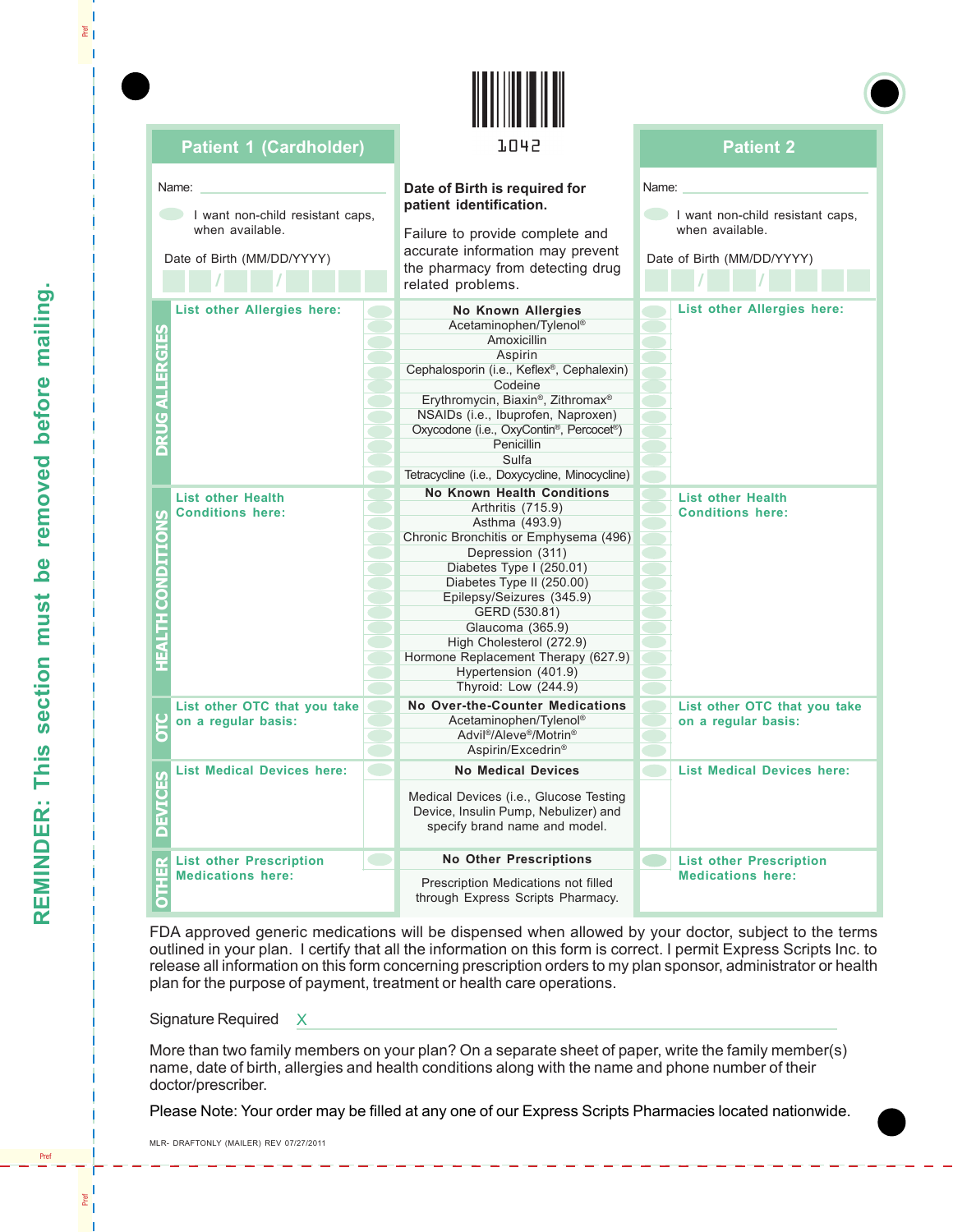exception will not be processed without prior approval. exception will not be processed without prior approval. Please note that all prescriptions requiring a formulary formulary exception (if applicable) is on file before you Please note that all prescriptions requiring a formulary formulary exception (if applicable) is on file before you To prevent any delays, make sure that an approved To prevent any delays, make sure that an approved place your order. place your order.

Thank you for using our mail service Thank you for using our mail service prescription drug program. prescription drug program.

Pref

Pref Pref

 $E$ 

 $rac{1}{2}$ 

Fold Fold



 $\frac{1}{2}$ 

**Te** 

- Complete all applicable information
- Include your ID number on the mail order form
- Enclose the original prescription, mail order form, and appropriate copayment
- Make checks or money orders payable to "Express Scripts", or include credit card information

Pref

| NO POSTAGE<br>NECESSARY | IF MAILED<br>HH TH | UNITED STATES |  |  |  |
|-------------------------|--------------------|---------------|--|--|--|
|                         |                    |               |  |  |  |

**BUSINESS REPLY MAIL FIRST-CLASS MAIL PERMIT NO. 3580 ST LOUIS MO POSTAGE WILL BE PAID BY ADDRESSEE**

**BUSINESS REPLY MAIL** 

POSTAGE WILL BE PAID BY ADDRESSEE

**Home Delivery Service**

**Home Delivery Service** 

EXPRESS SCRIPTS®

**PO Box 66566**

**PO Box 66566** 

**St Louis, MO 63166-9967**

St Louis, MO 63166-9967

Lon Michel barrochd Floral barne late Lad Floracha Mhodlach I

Pref Prefer<sub>c</sub>